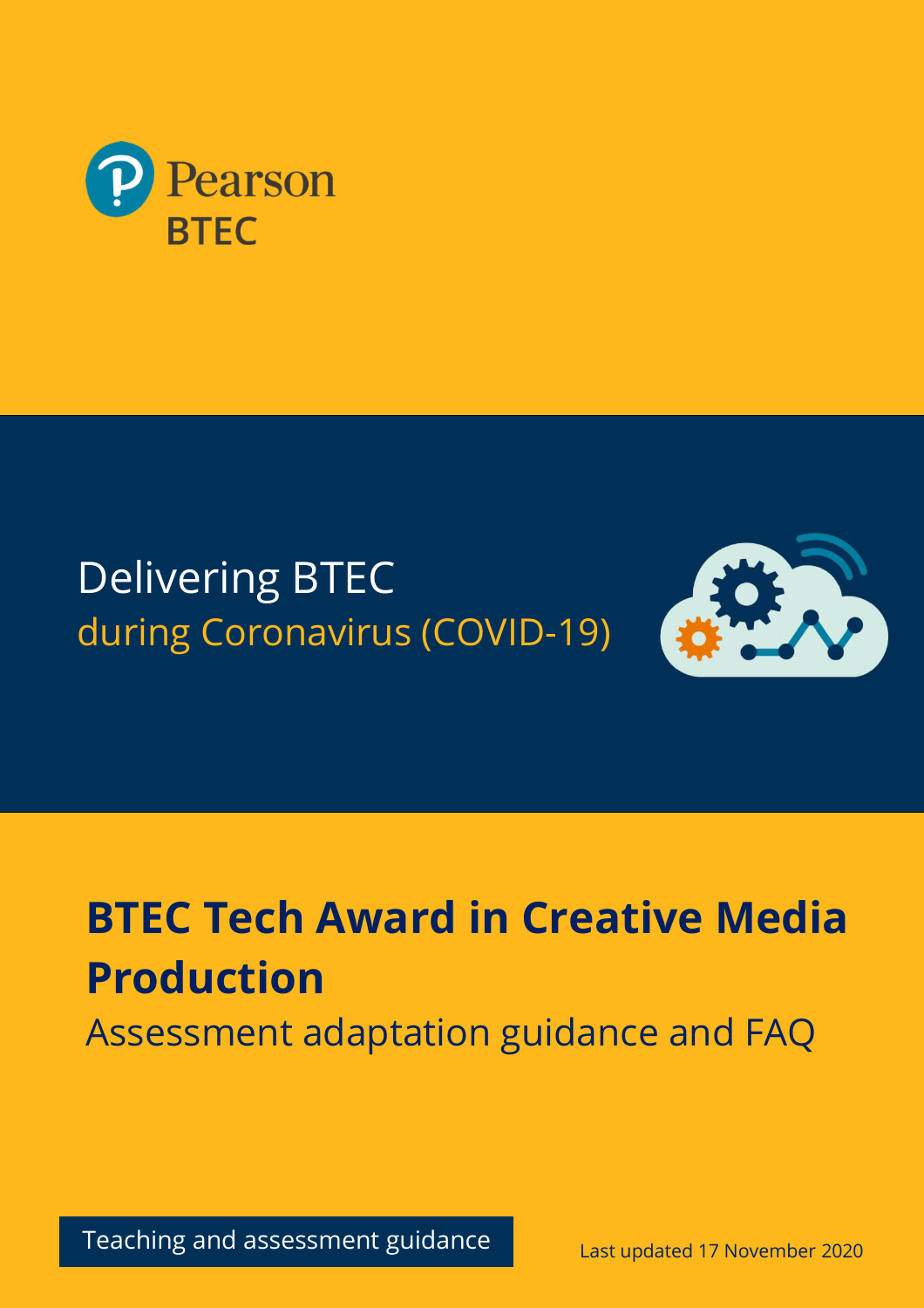

## **Introduction**

Further to our proposals made to Ofqual and the Department for Education, where we have requested adaptations to the Tech Awards, this document provides specific guidance on the permitted adaptations and mitigations for the Pearson BTEC Level 1/2 Tech Award in Creative Media Production.

Our key principles are:

- All course content must be taught
- Internal Assessments can be 'streamlined' (this is explained within this document)
- The purpose and integrity of the qualification will be maintained
- Ensuring parity with other Key Stage 4 qualifications.

The structure of the Tech Awards is unique within the BTEC suite consisting of three mandatory components, two internally assessed and one externally assessed. Where possible, mitigations have been proposed for each of the internally assessed components on our Tech Awards. These mitigations apply to those learners who will be completing their assessments for these components in this academic year (2020-2021) regardless of the intended certification date.

#### **For 2020/2021 only, these adaptations override the published information in the specification including the Essential information for assessment sections and the assessment criteria (where appropriate).**

With the exception of the Creative sectors, which present greater challenges in meeting government guidelines for safety and social distancing, Pearson have not proposed any adaptation to the externally assessed components. This means that we expect for all students requiring a result to have an entry and to attempt the assessment in an available window this academic year. When an external assessment cannot be taken due to sickness, centres should look to defer the assessment to the next available opportunity, if reasonable. If a student is unable to take a deferred assessment, our existing **Special Considerations** process should be used.

Should you have any questions or would like further support with the delivery of your Tech Awards, please contact us via the following link, we will be very happy to support you:<https://qualifications.pearson.com/en/contact-us.html>

Further information and guidance can be found at: [https://qualifications.pearson.com/en/campaigns/teaching-and-learning-support-in-](https://qualifications.pearson.com/en/campaigns/teaching-and-learning-support-in-2020.html)[2020.html](https://qualifications.pearson.com/en/campaigns/teaching-and-learning-support-in-2020.html)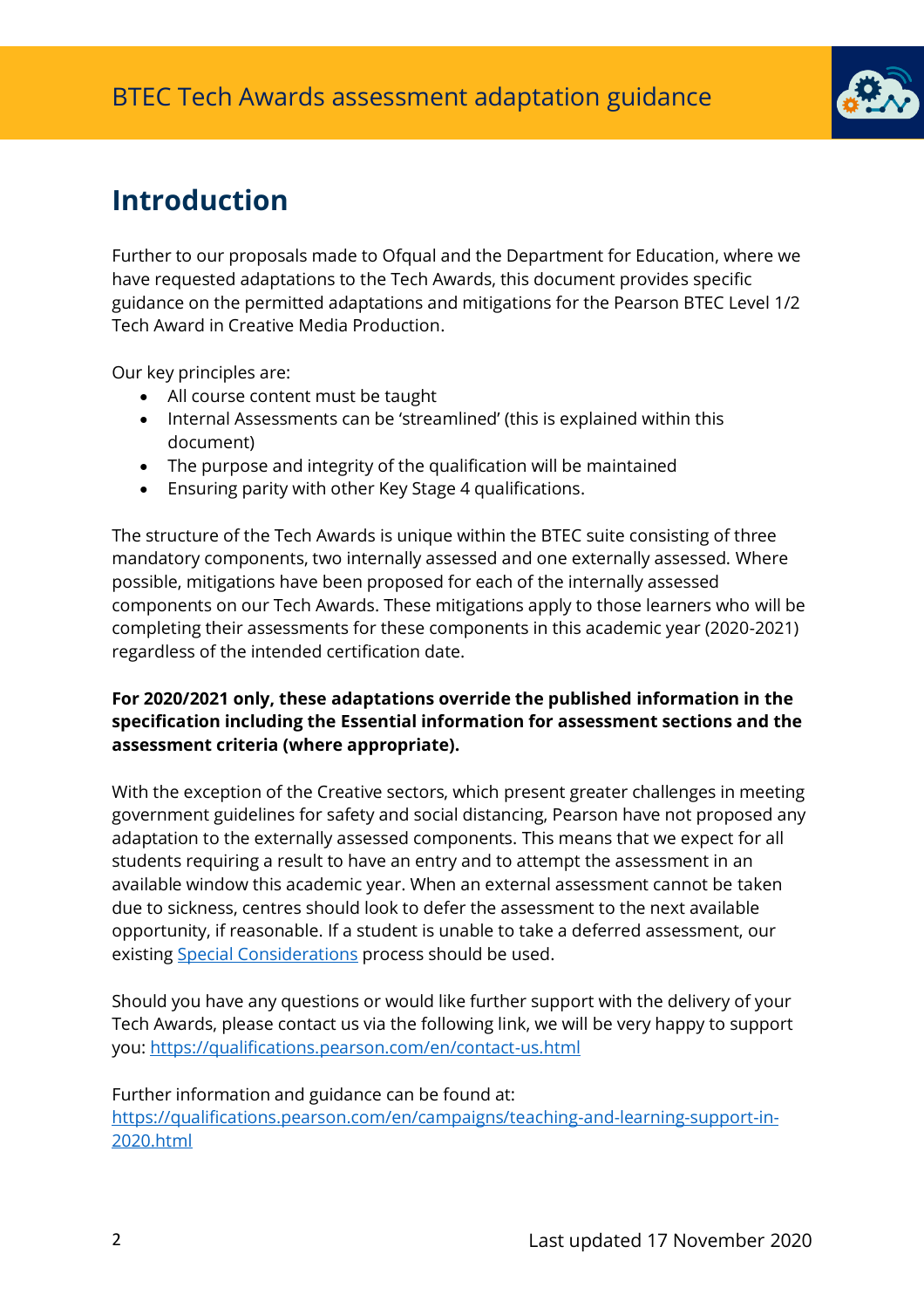

## **Pearson BTEC L1/2 Tech Award in Creative Media Production**

| <b>Outline Summary for Pearson BTEC L1/2 Tech Award in</b><br><b>Creative Media Production</b> |                                     |                        |                                                                             |                                                                   |  |
|------------------------------------------------------------------------------------------------|-------------------------------------|------------------------|-----------------------------------------------------------------------------|-------------------------------------------------------------------|--|
| <b>Component</b>                                                                               | Internal/<br>external<br>assessment | <b>Learning</b><br>Aim | <b>Stated assessment</b><br>evidence                                        | <b>Adaptations to</b><br>assessment evidence                      |  |
| 1: Exploring<br><b>Media Products</b><br>(36GLH/30%)                                           | Internal                            | A                      | Explore a range of<br>media products,<br>including three<br>sectors.        | Reduce the requirement<br>to one sector.                          |  |
|                                                                                                |                                     | B                      | Media production<br>techniques used in<br>one sector.                       | No adaptation.                                                    |  |
| 2: Developing<br><b>Digital Media</b><br><b>Production</b><br><b>skills</b><br>(36GLH/30%)     | Internal                            | A                      | Demonstrate<br>development of<br>media production<br>skills and techniques. | No adaptation.<br>(Clarification of<br>minimum evidence<br>below) |  |
|                                                                                                |                                     | B                      | Demonstrate<br>application of media<br>production skills and<br>techniques. | No adaptation.<br>(Clarification of<br>minimum evidence<br>below) |  |
|                                                                                                |                                     | C                      | Review own progress<br>and development of<br>skills and practices.          | No adaptation.<br>(Clarification of<br>minimum evidence<br>below) |  |
| 3: Create a<br><b>Media Product</b><br>in a Response<br>to a Brief<br>(48GLH/40%)              | External                            | n/a                    | 12 week assessment<br>window.                                               | Extended assessment<br>window.                                    |  |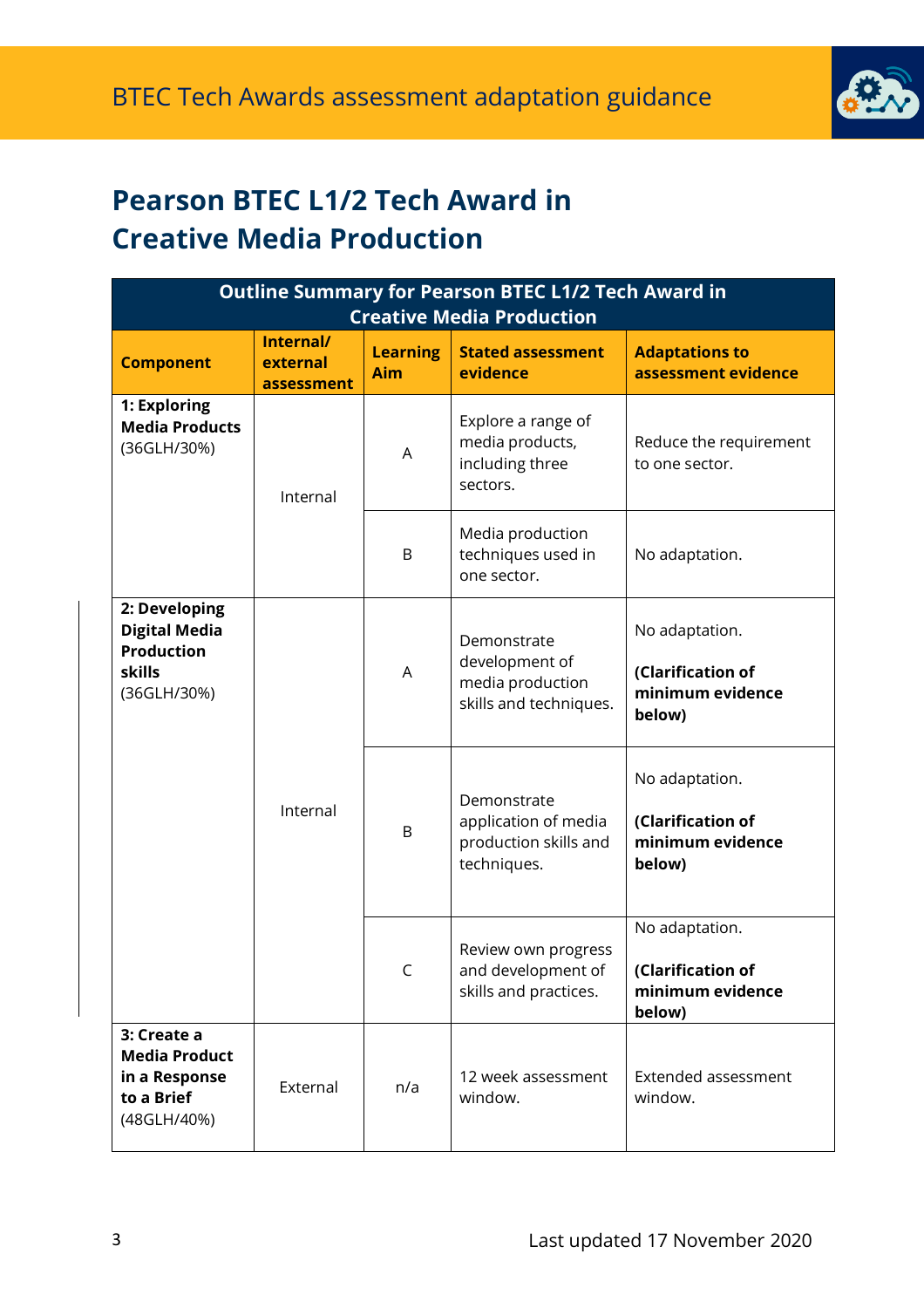

| <b>Component 1</b>                                                 |                                                                                                                                                                                                                                           |  |  |  |
|--------------------------------------------------------------------|-------------------------------------------------------------------------------------------------------------------------------------------------------------------------------------------------------------------------------------------|--|--|--|
| <b>Exploring Media Products (36GLH/30%)</b><br>Internally assessed |                                                                                                                                                                                                                                           |  |  |  |
| <b>Learning Aim A:</b>                                             | A reduction to the assessment burden as suggested in the Authorised<br>Assignment Brief (AAB) from three sector case studies to one<br>sector case study. It is encouraged that this sector will be the sector<br>chosen for Component 3. |  |  |  |
|                                                                    | Exploring three media products from one sector will meet the<br>'considered examples' required for achievement at Distinction level.                                                                                                      |  |  |  |
|                                                                    | For 2020/2021 only, the assessment criteria have been adapted<br>to reflect the reduced requirement from three sectors to one as<br>follows:                                                                                              |  |  |  |
|                                                                    | A1.P1, A1.M1 remain unchanged.                                                                                                                                                                                                            |  |  |  |
|                                                                    | A.2P1 Describe media products, their purpose and audience, with<br>reference to relevant examples from one or more sectors.                                                                                                               |  |  |  |
|                                                                    | A.2M1 Discuss the relationships between media products, their<br>purpose and specific audiences, using appropriate examples from<br>one or more media sectors.                                                                            |  |  |  |
|                                                                    | A.2D1 Analyse the relationships between media products, their<br>purpose and specific audiences, using considered examples from one<br>or more media sectors.                                                                             |  |  |  |
| <b>Learning Aim B:</b>                                             | The assessment criteria in the specification remain relevant and<br>unchanged for this Learning Aim.                                                                                                                                      |  |  |  |
|                                                                    | It is recommended that centres deliver content across both learning<br>aims holistically to support exploration and consolidate learning in<br>practice.                                                                                  |  |  |  |
|                                                                    | The Centre Standardisation Materials and supporting commentary<br>are based on this component for this academic year.                                                                                                                     |  |  |  |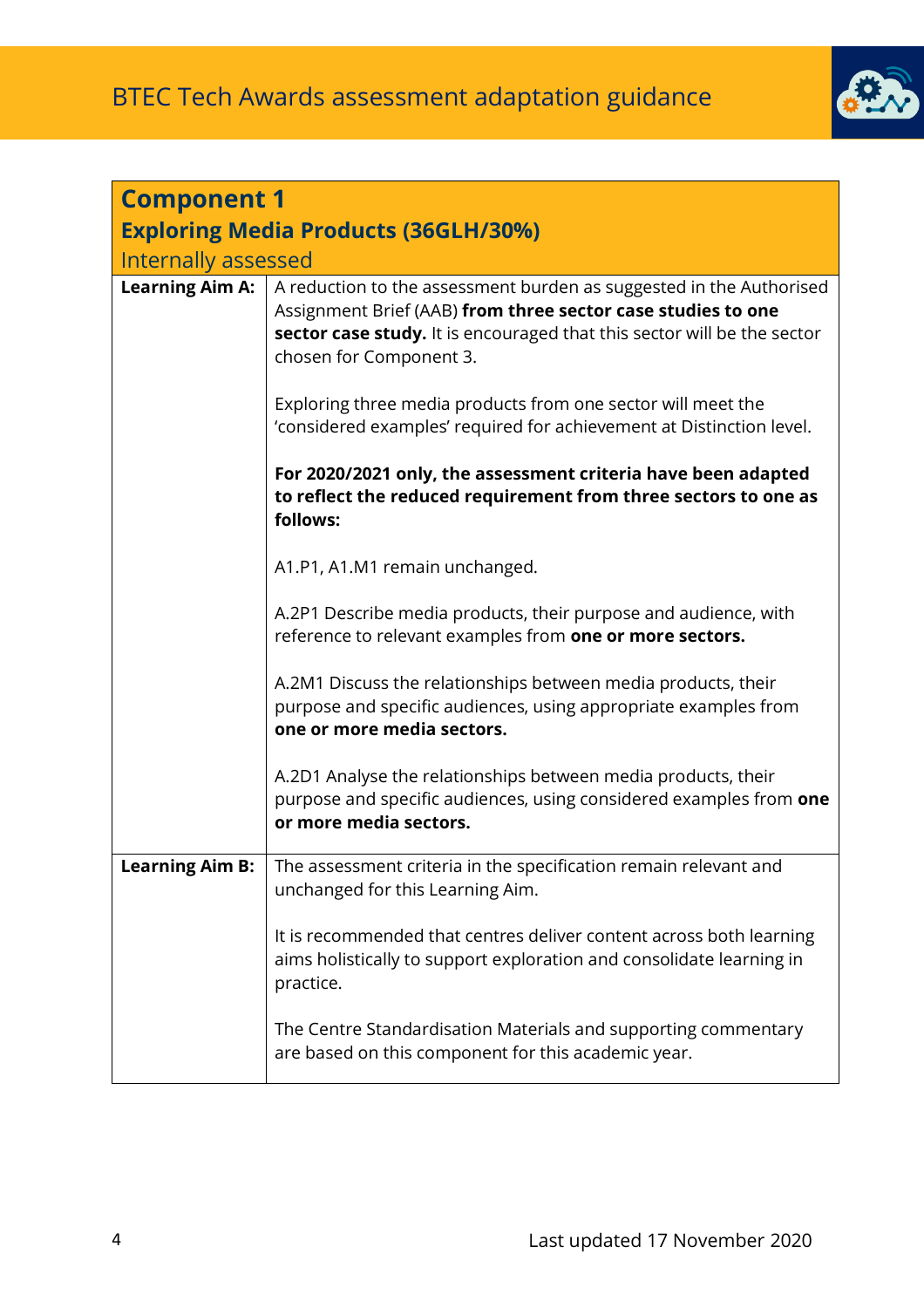

### **Component 2**

## **Developing Digital Media Production Skills (36GLH/30%)**

#### *Internally assessed*

To mitigate against the impact of reduced access to specialist practical resources and facilities, assessment evidence on the development of media skills and techniques should focus on **one sector** per learner to be taken from:

- Audio/Moving Image
- Publishing
- Interactive Media.

There is no minimum requirement for this Component. It should be noted that any content that follows an e.g. is indicative content and not compulsory.

As directed by the Component 1 and 2 Combined Authorised Assignment Briefs published on the Pearson website, you can give learners an assignment that includes a task designed to produce evidence for both Learning Aim B of Component 1 and Learning Aim A of Component 2.

The focus of the learning aims and assessment criteria, in terms of developing learners' own media skills, should focus on the chosen sector for Component 3.

As part of this adaptation, evidence for Learning Aim C could be in the form of a verbal review completed by the learner and evidenced either through a digital video or audio recording and/or a BTEC Record of Practical Activity.

It is strongly recommended that teachers and learners choose the individual discipline for assessing media production skills carefully based upon both the interests of the learner and the availability of resources within their individual context.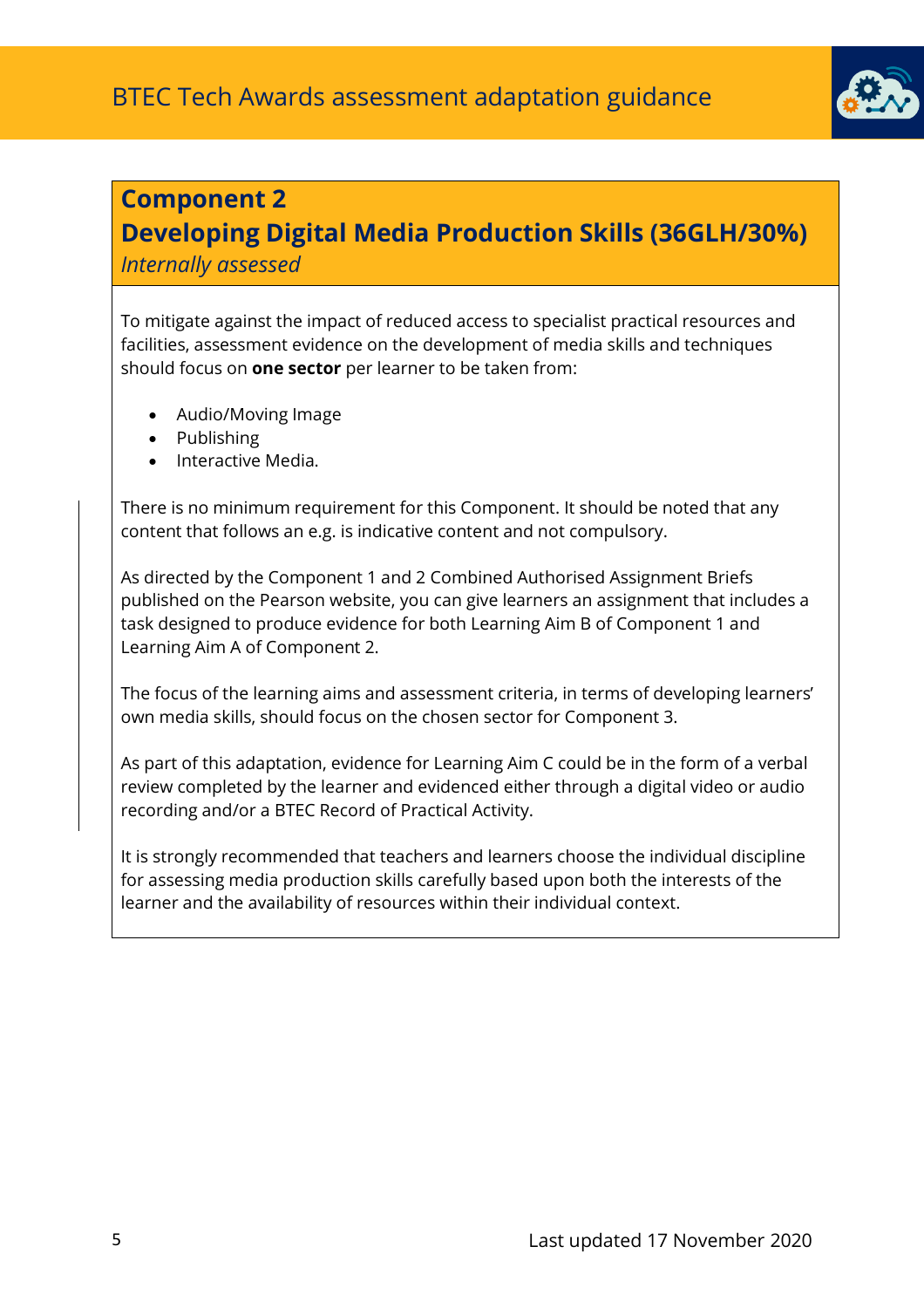

#### **Component 3**

**Create a Media Product in Response to a Brief (48GLH/40%)**  *Externally assessed*

The Set Task will be **released 4 weeks earlier** in January to allow for a longer assessment window to facilitate social distancing and mitigate loss of access to specialist resources due to potential local lockdowns.

It is expected that all other aspects of this external assessment will be accessible within the established parameters.

The published Assessment Objectives and marking grids remain relevant and unchanged.

This component may already be approached on an entirely individual basis as group work is not required or assessed.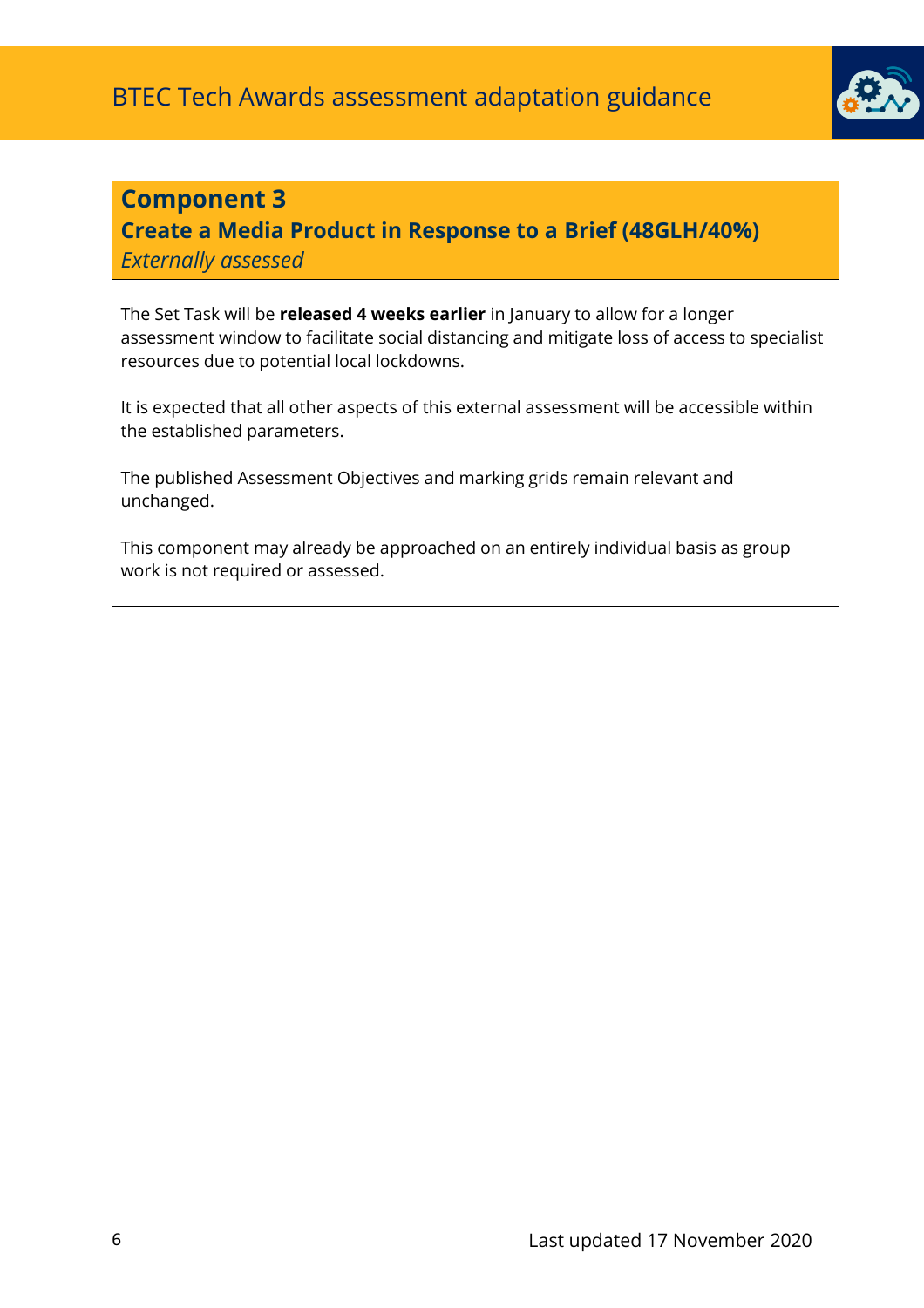

## **Pearson BTEC L1/2 Tech Award in Creative Media Production**

## **Frequently Asked Questions**

**I've heard there are changes to the BTEC Tech Award in Creative Media Production for this academic year. Where can I find this information?**

You can find the following useful documents [on our website:](https://qualifications.pearson.com/en/campaigns/teaching-and-learning-support-in-2020.html)

- BTEC Distance Learning and Blended Learning Guide
- BTEC External Assessment Adaptions for 2020-2021
- BTEC Tech Awards Assessment Evidence Adaptations
- Teaching and Learning Sector Guidance for Creative Media.

#### **Which learners does this new guidance apply to? Just those completing in summer 2021 or year 10s completing the component/s this year but certificating in summer 2022?**

These mitigations apply to those learners who will be completing their assessments for these components in this academic year (2020-2021) regardless of the intended certification date.

#### **Can we continue with our planned programme or do we have to change to the new guidance?**

You can continue with your plans if you are able to. The new guidance is not compulsory.

#### **What about my year 9s? We usually assess Learning Aim A of Component 1 in the summer term of year 9 and then do Learning Aim B in year 10?**

Year 9 would best be used for teaching and learning, and possibly some formative/mock assessments. Centres need to consider the learners' maturity and ability to engage successfully with the Level 2 assessment requirements of this qualification. Even if one learning aim is assessed in Year 9 and the other in Year 10, the assessment decision for the whole component would not be conferred until Year 10 in any case.

#### **Do I need to rewrite my assessment plan?**

It may be necessary to adjust assessment planning as the COVID-19 situation continues, for example, revised deadlines may become necessary. Assessment Plans are flexible and allow for adaptation, but it is important to keep your Standards Verifier informed of any changes.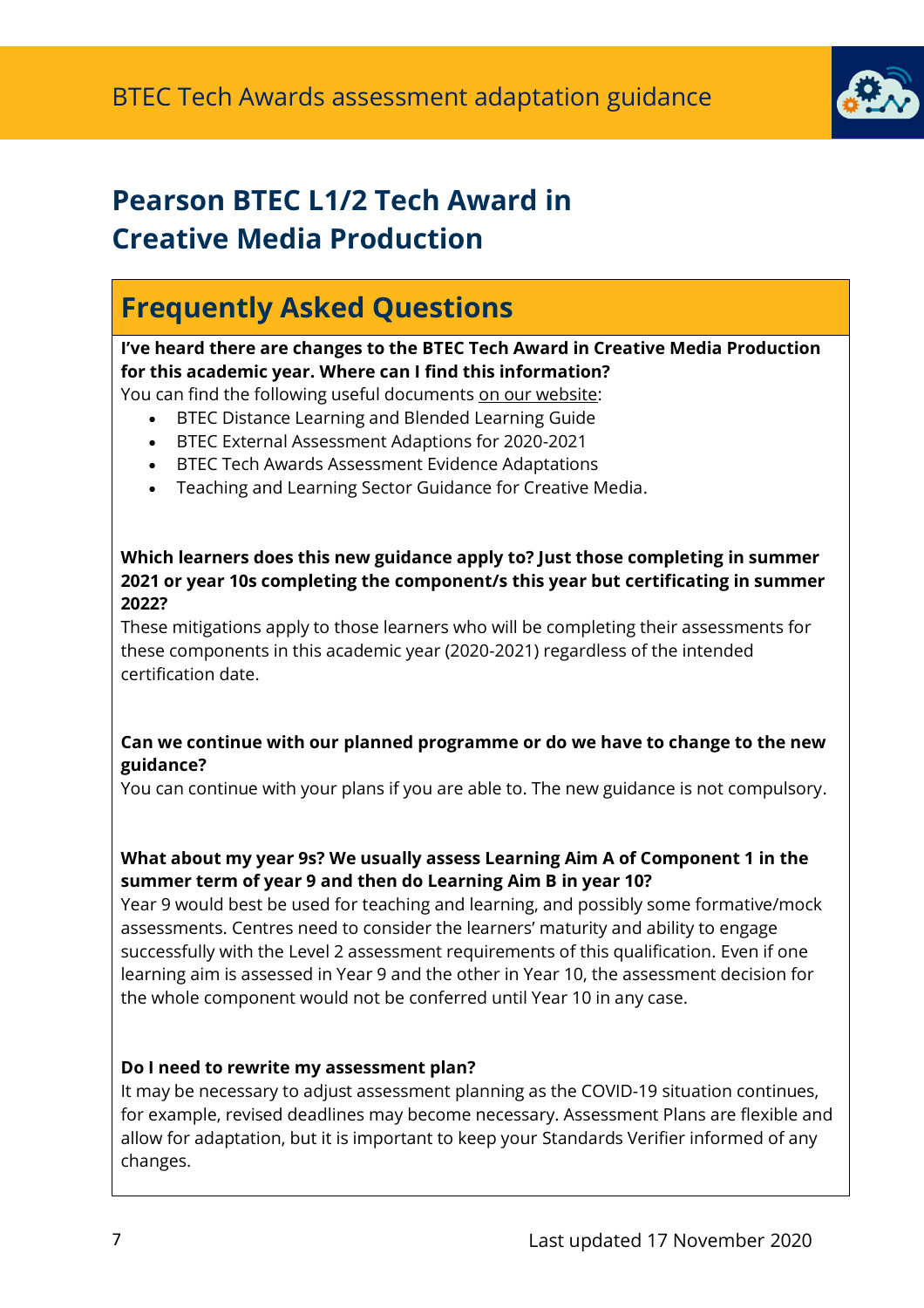

#### **Do I need to rewrite my assignment briefs?**

If the work for an existing assignment is underway or has been completed, it might not be necessary to rewrite the brief, but it would be advisable to write an addendum if you are using any of the adaptations, to ensure learners understand how they are being assessed. If the brief has yet to be issued, it would be advisable to include any adaptations you are making. Please note that the Authorised Assignment Briefs supplied by Pearson are not being rewritten to reflect the mitigations, however, if using the AABs, an addendum would be supportive for learners.

#### **For Component 1: will the assessment criteria be changed to reflect the adaptations?**

The assessment criteria have been adapted and are included in this guidance document i.e. to reflect that learners can now select media products from one, two or three media sectors in response to Learning Aim A.

#### **My year 10 group have all been working on Learning Aim A of Component 1 since returning in September and have selected media products from all three media sectors to use in their assignment; are they still able to use these in their assignment?**

Yes. The new guidance is available for all students, however, there is no requirement to apply these adaptations and learners may continue to explore media products from all three media sectors in response to Learning Aim A of Component 1.

**What about if learners have finished components under the old guidance (investigating media products from all three sectors for Learning Aim A of Component 1 for example); can we just submit these grades as they are or do we have to change them to meet the new guidelines?**

The grades should be submitted as they are. There is no requirement to change them.

#### **For Learning Aim A of Component 1, does the evidence needed for three media products under one sector need to be as long and as detailed as they would have been if they were exploring three different sectors?**

The change to the assessment criteria has reduced the breadth of evidence required from three sectors to one or more sectors. However, just as in the original assessment criteria, learners must still 'analyse - methodically and in detail, typically in order to interpret' to meet the A.2D1 assessment criteria.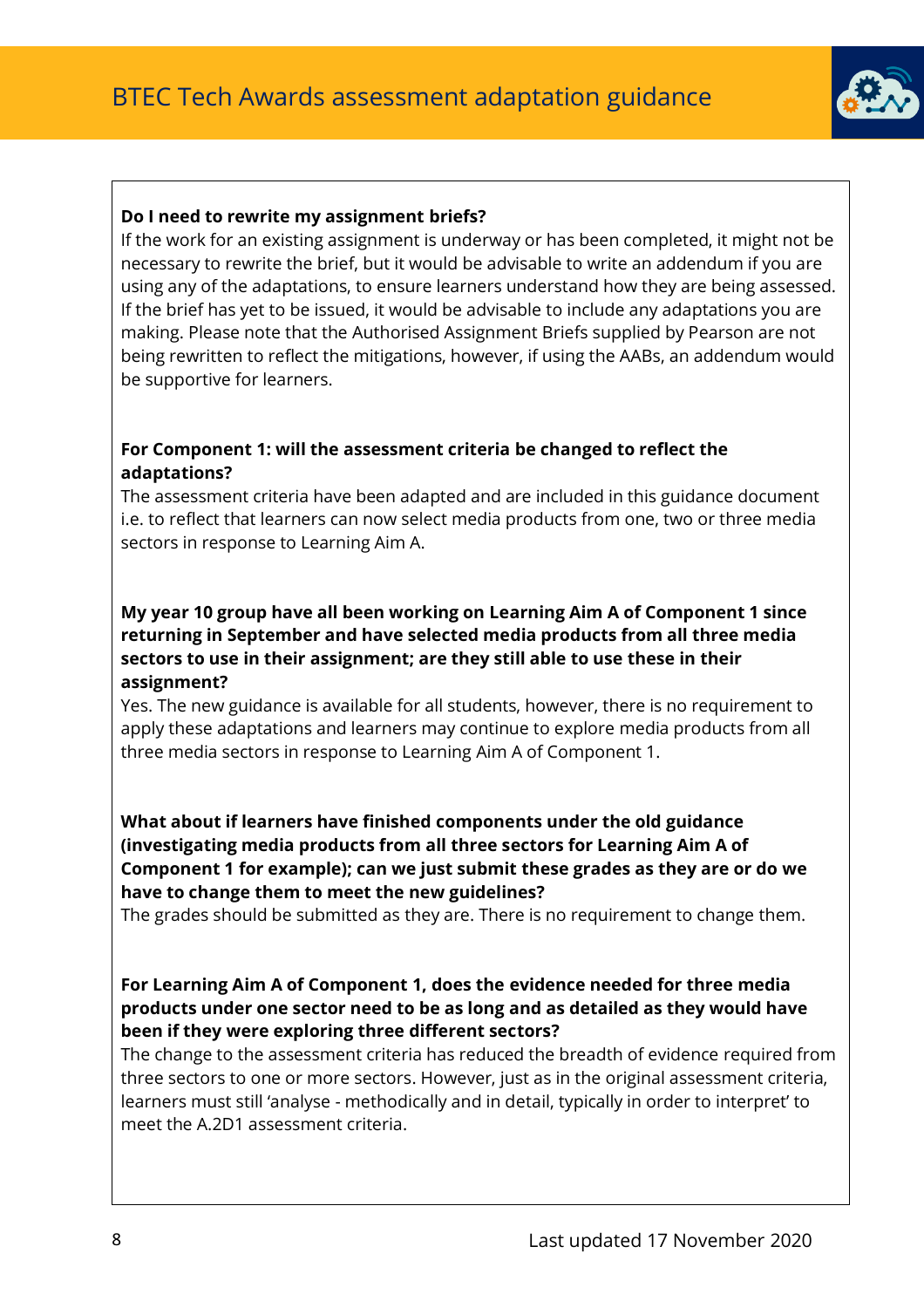

#### **My Year 10 learners have worked hard on Learning Aim A of Component 1 using media products from three different sectors for assessment - is this ok?**  Yes - centres do not have to apply the adaptations. Essentially, if work has already been completed, it should be assessed using the original assessment criteria.

#### **My Year 10 class are due to complete Component 1 this year, am I still able to teach media products from all three media sectors and then allow learners to choose their own media products from one sector for the final assessment?**

The requirement to teach the entire content has not changed. Your Year 10 learners can still study media products from all three media sectors but only need to submit media products from one sector for formal assessment. However, it is recommended that learners focus on the same media sector for all three components of the qualification in order to develop a holistic understanding of their chosen sector.

#### **Under the new adaptations, do learners now have to discuss or analyse the relationship between the media products they select from their chosen media sector in their response to Learning Aim A of Component 1?**

No, this has not changed. Learners can:

- meet the A.2D1 assessment criteria by analysing the relationship between each media product, its purpose and specific audience(s) *without analysing the relationship between the selected media products.*
- meet the A.2M1 assessment criteria by discussing the relationship between each media product, its purpose and specific audiences *without discussing the relationship between the selected media products.*

**The changes to Learning Aim A of Component 1 seem unfair on my students who have selected past and present media products from three media sectors (6 media products in total) - I feel there will be other students who haven't done much work and will now get the same / better grade than my hard-working students. Why have you done this?**

We are ensuring that no learner is disadvantaged, whether the approved adaptations to assessment have been applied or if they haven't. The adaptations reduce the requirement to assess work covering all three media sectors, rather than reduce the standards/ requirements for quality and so learners will still achieve the grade that their work deserves.

Under both the original and adapted assessment criteria, there is no requirement for learners to explore past and present media products in their assignment. Learners should select at least three media products to explore for their assignment. One way a learner could demonstrate that they are 'using considered examples', which is one of the requirements to meet the A.2D1 assessment criteria, is by selecting past and present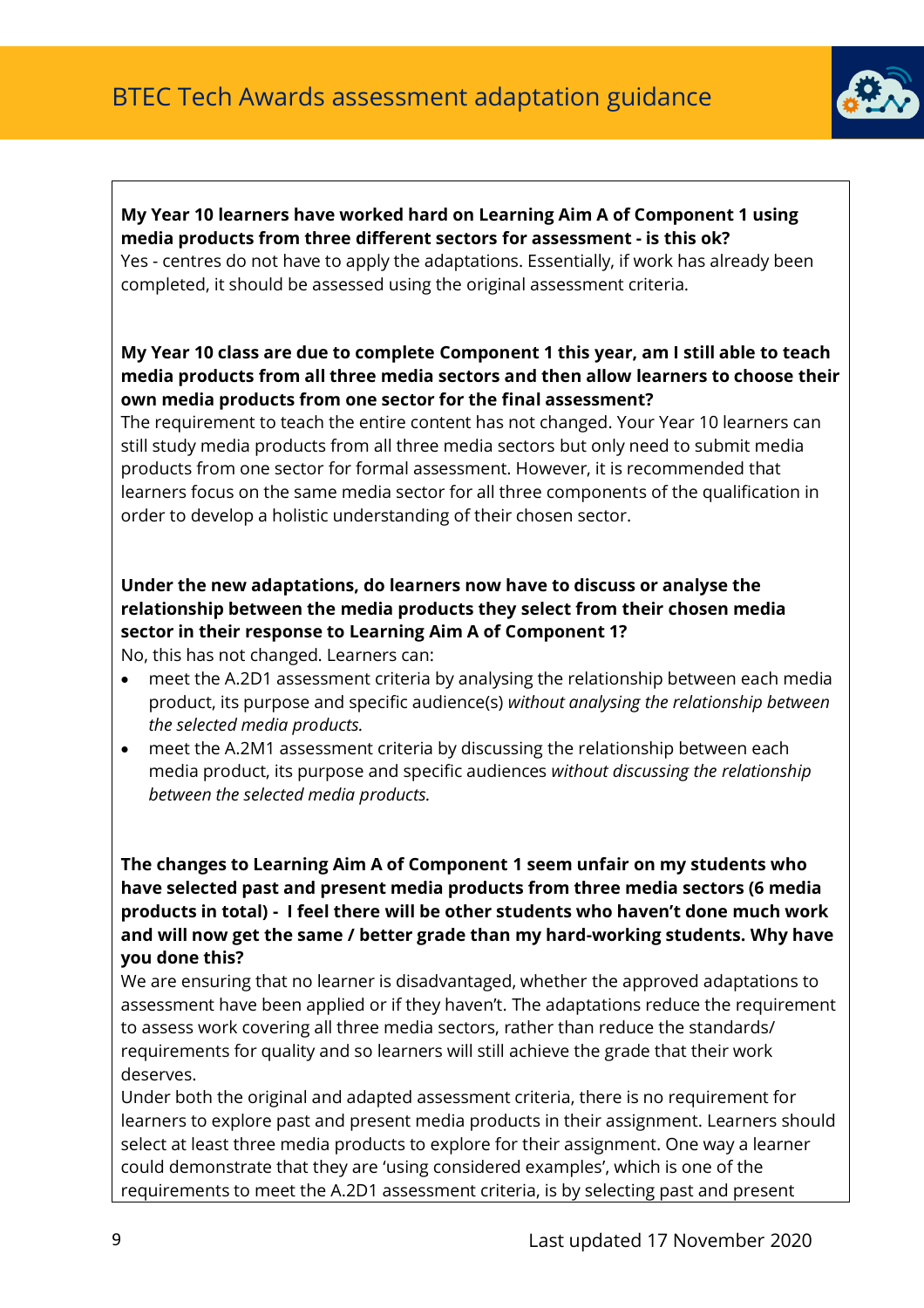

examples of media products. However, it is important to stress that this is not a requirement, only an example of how learners can demonstrate they are using 'considered examples.' Other ways to demonstrate that they are using 'considered' examples would be for learners to select media products that link together in some way, for example, by audience, theme, content or genre.

#### **My Year 10 students will be completing the internal components this year. Will they both need to be checked by a Standards Verifier before the cut off deadline this academic year for the adaptations to be accepted?**

You will be allocated an SV who will negotiate with you the sample based on the sampling rules (the Guide to Standards Verification will be released shortly and will detail sampling sizes for this year). Sampling deadlines for this year will also be confirmed in the Guide. If you are applying any of the adaptations, these will of course be taken into consideration by the SV.

#### **When we complete an assessment, do we put the grades directly onto Edexcel Online? Will they not be Standards Verified?**

We have suggested you should put interim grades on to EOL – a sample will still be required for external verification by your SV. In the event of any grades changing following SV, you will still have the ability to change them.

#### **When you say that evidence for Learning Aim C of Component 2 could be in the form of a verbal review evidenced through a BTEC Record of Practical Activity, do I still have to send the verbal review to the SV?**

When sending the requested sample to your SV, please submit the work you have been able to assess and internally verify. If the learner has made a digital video or audio recording of their review for C1, then please send the recording to the SV with the learners' other evidence for assessment. However, due to the adaptations we are allowing the tutor to complete a BTEC Record of Practical Activity, which is available [here](https://qualifications.pearson.com/en/support/support-topics/assessment-and-verification/btec-assessment-and-verification-tools.html) on the Pearson website.

#### **Following the guidance that has been released for internal components does this apply to resubmissions? It would be as follows:**

**Component 1 - Although the original piece of work included media products from three sectors, the resubmission only needs to include media products from one sector?**

Yes, for a resubmission, the adaptations will allow a resubmission to focus on just one media sector for Learning Aim A. Centres are reminded that the resubmission rules apply – the centre should be certain that the learner is capable of independently submitting improved work, for the resubmission to be authorised.